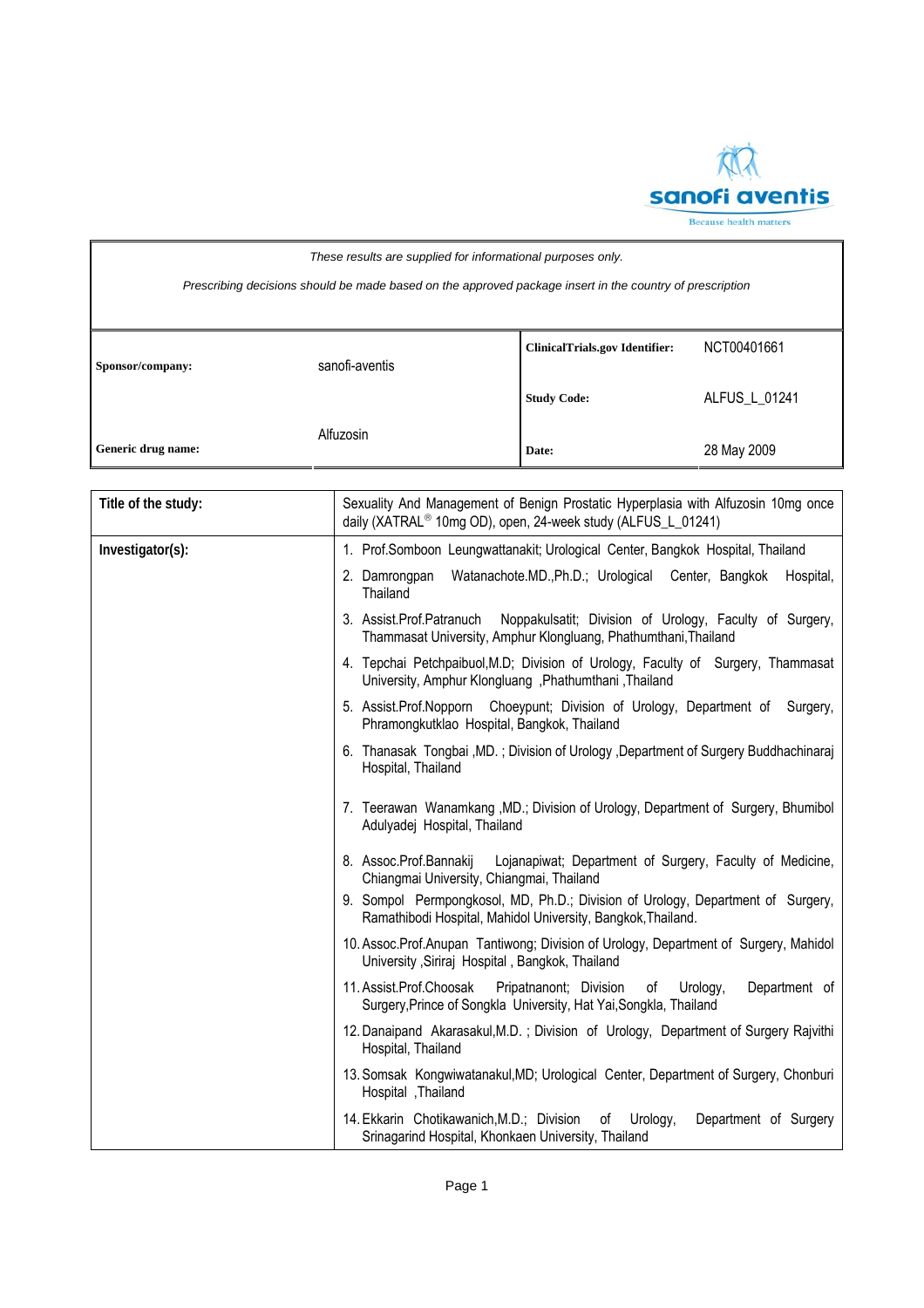

| Study center(s):                            | 12 centers in Thailand                                                                                                                                                                                                                                                               |                                   |          |                                                                                                                                                                                |             |  |
|---------------------------------------------|--------------------------------------------------------------------------------------------------------------------------------------------------------------------------------------------------------------------------------------------------------------------------------------|-----------------------------------|----------|--------------------------------------------------------------------------------------------------------------------------------------------------------------------------------|-------------|--|
| Publications (reference):                   | LUKACS B., GRANGE J.C. et al. One-year follow-up of 2829 patients with moderate to<br>severe lower urinary tract symptoms treated with alfuzosin in general practice according<br>to IPSS and a health-related quality of life questionnaire. Urology, 2000; 55: 540-546.            |                                   |          |                                                                                                                                                                                |             |  |
| Study period:                               |                                                                                                                                                                                                                                                                                      |                                   |          | Phase of development:                                                                                                                                                          |             |  |
| Date first patient enrolled:<br>26-Jun-2006 |                                                                                                                                                                                                                                                                                      |                                   |          | Phase IV                                                                                                                                                                       |             |  |
| 27-Dec-2007<br>Date last patient completed: |                                                                                                                                                                                                                                                                                      |                                   |          |                                                                                                                                                                                |             |  |
| Objectives:                                 |                                                                                                                                                                                                                                                                                      |                                   |          | Primary objective: To assess the sexual function improvement from baseline to the end of<br>treatment [Week 24 or premature withdrawal (PW)] with XATRAL <sup>®</sup> 10mg OD. |             |  |
|                                             | Secondary objective :                                                                                                                                                                                                                                                                |                                   |          |                                                                                                                                                                                |             |  |
|                                             |                                                                                                                                                                                                                                                                                      |                                   |          | To evaluate the association between LUTS severity and sexual disorders,                                                                                                        |             |  |
|                                             |                                                                                                                                                                                                                                                                                      |                                   |          | To assess the onset of action of XATRAL® 10mg OD.                                                                                                                              |             |  |
|                                             | $\blacksquare$<br>XATRAL <sup>®</sup> 10mg OD.                                                                                                                                                                                                                                       |                                   |          | To assess the improvement in urinary symptoms and Quality of Life with                                                                                                         |             |  |
|                                             | ٠                                                                                                                                                                                                                                                                                    |                                   |          | To assess the safety and the tolerability of XATRAL <sup>®</sup> 10mg OD.                                                                                                      |             |  |
| Methodology:                                | Open, non-comparative, multi-centre study.                                                                                                                                                                                                                                           |                                   |          |                                                                                                                                                                                |             |  |
| Number of patients/subjects                 | Planned: 110                                                                                                                                                                                                                                                                         |                                   |          | Randomized: N/A                                                                                                                                                                | Treated: 99 |  |
| Evaluated:                                  | Efficacy:                                                                                                                                                                                                                                                                            |                                   | Safety:  |                                                                                                                                                                                |             |  |
|                                             | • MSHQ (at baseline, week<br>4, week 12, week 24)                                                                                                                                                                                                                                    |                                   |          | • Adverse Events reporting<br>during the study.                                                                                                                                |             |  |
|                                             | - I-PSS including the Quality<br>of Life index (at baseline,<br>week 1, week 4, week 12<br>and week 24)                                                                                                                                                                              |                                   | pressure | Cardiovascular safety: blood<br>(systolic<br>and<br>diastolic), heart rate at week 4,<br>week 12 and week 24.                                                                  |             |  |
| Diagnosis and criteria for inclusion:       | Male patients aged $\geq 50$ years, suffering from moderate to severe lower urinary tract<br>symptoms (LUTS), suggestive of symptomatic Benign Prostatic Hyperplasia (BPH), with<br>an I-PSS total score $\geq 8$ , sexually active and having given their written informed consent. |                                   |          |                                                                                                                                                                                |             |  |
| Investigational product:                    | Alfuzosin                                                                                                                                                                                                                                                                            |                                   |          |                                                                                                                                                                                |             |  |
| Dose:                                       | 10 mg OD                                                                                                                                                                                                                                                                             |                                   |          |                                                                                                                                                                                |             |  |
| Administration:                             | Alfuzosin 10 mg one tablet once daily, at the end of evening meal, prescribed during 24<br>weeks                                                                                                                                                                                     |                                   |          |                                                                                                                                                                                |             |  |
| Duration of treatment: 24 weeks             |                                                                                                                                                                                                                                                                                      | Duration of observation: 24 weeks |          |                                                                                                                                                                                |             |  |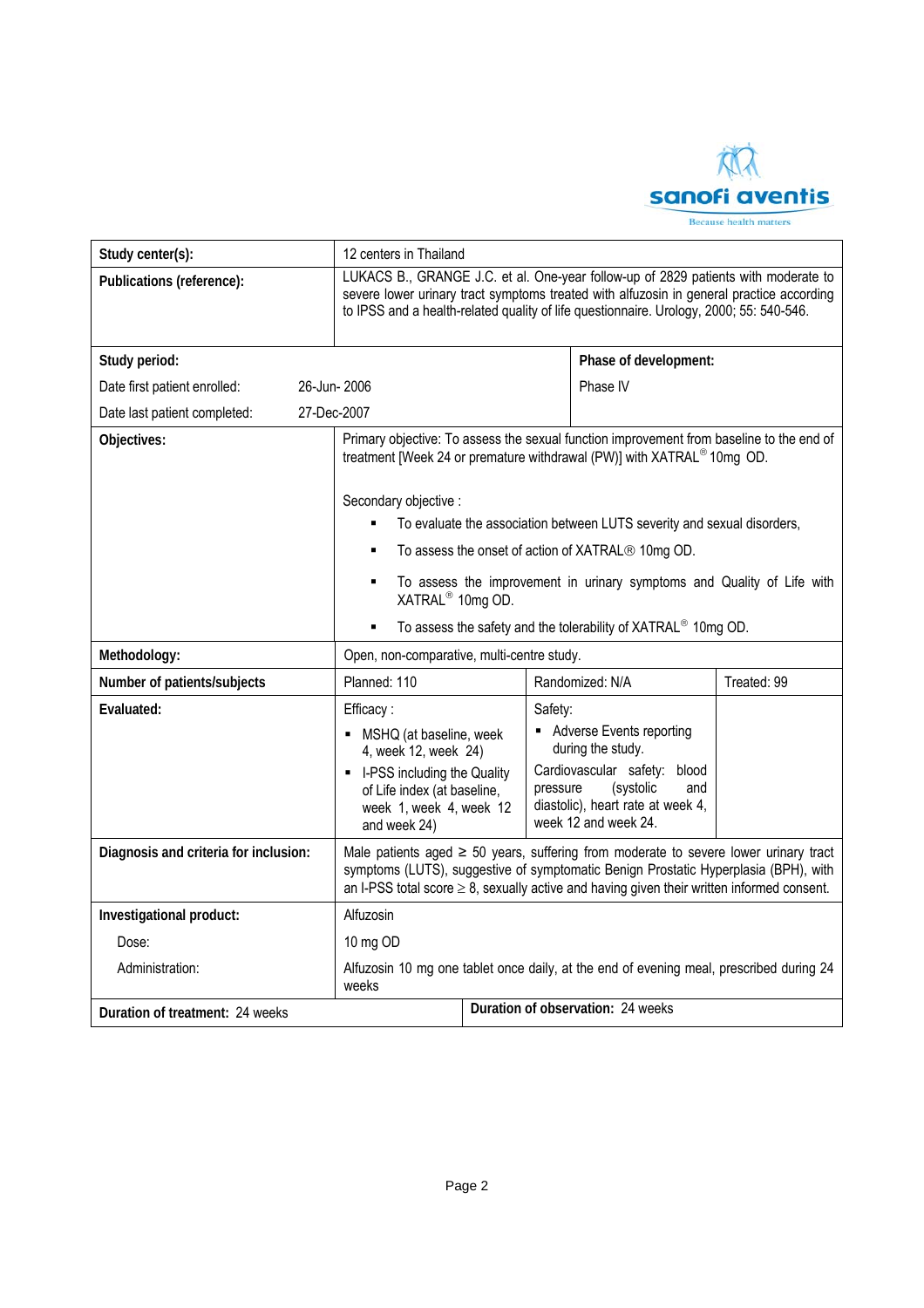

| Reference therapy:          | <b>NA</b>                                                                                                                                                                                                                                                                                                                                                                |  |
|-----------------------------|--------------------------------------------------------------------------------------------------------------------------------------------------------------------------------------------------------------------------------------------------------------------------------------------------------------------------------------------------------------------------|--|
| Criteria for evaluation:    | Efficacy                                                                                                                                                                                                                                                                                                                                                                 |  |
|                             | Primary:                                                                                                                                                                                                                                                                                                                                                                 |  |
|                             | Mean change from baseline to the end of treatment in the MSHQ Ejaculation score.                                                                                                                                                                                                                                                                                         |  |
|                             | Secondary:                                                                                                                                                                                                                                                                                                                                                               |  |
|                             | Mean change from baseline to 4 and 12 weeks of treatment in MSHQ Ejaculation<br>$\overline{\phantom{a}}$<br>score                                                                                                                                                                                                                                                        |  |
|                             | Mean change from baseline to 4, 12 and 24 weeks of treatment in MSHQ ejaculation<br>questions, in the erection and satisfaction sub-scores, in the I-PSS total score and in<br>the Quality of Life, in IPSS sub-scores for voiding, filling and nocturia symptoms                                                                                                        |  |
|                             | Mean change from baseline to week 1 in I-PSS total score and sub-scores<br>$\overline{\phantom{a}}$                                                                                                                                                                                                                                                                      |  |
|                             | Onset of action based on patient perception<br>$\qquad \qquad \blacksquare$                                                                                                                                                                                                                                                                                              |  |
|                             | Percentage of patients with a IPSS total score decrease $\geq$ 3 points and increase $\geq$ 4<br>points                                                                                                                                                                                                                                                                  |  |
|                             | Risk factors and percentage of patients with AUR or BPH surgery<br>$\qquad \qquad \blacksquare$                                                                                                                                                                                                                                                                          |  |
|                             | Correlation between MSHQ and IPSS                                                                                                                                                                                                                                                                                                                                        |  |
|                             | Evaluation of adverse events, vital signs (blood pressure and heart rate)<br>$\overline{\phantom{m}}$                                                                                                                                                                                                                                                                    |  |
|                             | Safety                                                                                                                                                                                                                                                                                                                                                                   |  |
|                             | Evaluation of:                                                                                                                                                                                                                                                                                                                                                           |  |
|                             | adverse event reports<br>$\qquad \qquad \blacksquare$                                                                                                                                                                                                                                                                                                                    |  |
|                             | vital signs (blood pressure and heart rate)                                                                                                                                                                                                                                                                                                                              |  |
| <b>Statistical methods:</b> | Primary efficacy analysis                                                                                                                                                                                                                                                                                                                                                |  |
|                             | The primary analysis will evaluate the impact of treatment on sexual function based on<br>the mean change in MSHQ Ejaculation score from baseline to study end (week 24 or<br>PW). The proportion of patients presenting an improvement in MSHQ Ejaculation score<br>of at least 20% at study end (week 24 or PW) will be presented with its 95% confidence<br>interval. |  |
|                             | Secondary efficacy analysis                                                                                                                                                                                                                                                                                                                                              |  |
|                             | MSHQ: Descriptive statistics for the percentage change and raw differences from<br>baseline in MSHQ Ejaculation score and questions and other sub-scores will be<br>presented after 4, 12 and 24 weeks of treatment.                                                                                                                                                     |  |
|                             | Safety analysis                                                                                                                                                                                                                                                                                                                                                          |  |
|                             | Analyses on laboratory parameters and vital signs were based on the definitions of<br>potential clinically significant abnormalities (PCSA).                                                                                                                                                                                                                             |  |